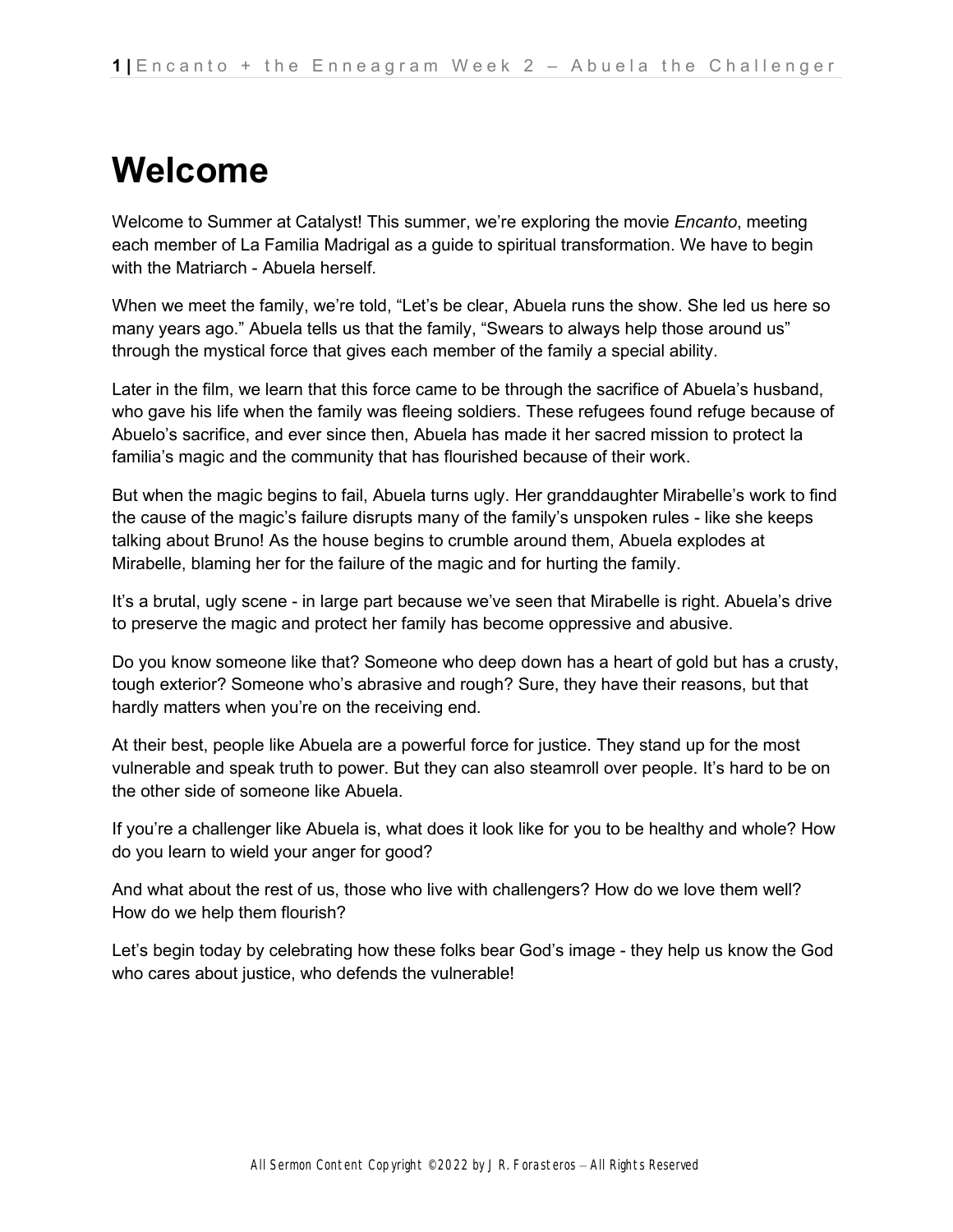## **Message**

Welcome to Summer at Catalyst! This year, we're going on a quest for spiritual transformation. To help us get at that, we're spending our summer with La Familia Madrigal from *Encanto*. The nine magical Madrigals correlate with a tool utilized in Spiritual Direction called the Enneagram.

On its surface, the Enneagram looks like a personality profile - like Myers-Briggs or Strengthsfinder. In the Enneagram, you identify yourself as one of the numbers 1-9, which then goes on to describe how you interact with the world. Ian Cron, a Spiritual Director who has written about the Enneagram a lot, says it like this: "Personality tests tell you who you really are. The Enneagram tells you who you're really *not*."

In other words, what the Enneagram helps you identify in yourself is something theologians and mystics call our *shadow self*. Personas we all create to help us cope with the world.

Throughout this series, we're investigating the type embodied by each member of La Familia Madrigal, allowing them to illustrate for us the various personas. Then we'll dive into Scripture to see how these personas keep us from being fully who God created us to be.

The end goal is that we come to know our creator better by better knowing God's creation. By the end of the summer, I hope we come together as a spiritual family, closer than ever and a source of healing and hope for our community - just like La Familia Madrigal!

We're beginning today with Abuela, who embodies a type called the Challenger - the Enneagram Eight. You might know some Eights - average Eights are steamrollers in relationships. They're dualistic, so people are good or bad, right or wrong. They use aggression to protect themselves. Unhealthy Eights are suspicious, sure they'll be betrayed at every turn. They're vengeful and have little respect for rules.

Think about Abuela - it was her way or the highway. She was the boss, she made the rules, and when Mirabelle stepped outside Abeula's way, Abuela came down like a hammer.

We all know someone like this - that or you feel like there's a spotlight on you right now.

Take a breath. It's not all bad.

When Eights are spiritually healthy, they're amazing friends. They're terrific leaders. And they're champions of the most vulnerable. They're smart and they have the energy to stay in the fight long after everyone else has given up.

I *love* my friends who are Eights. They're incredible humans.

So what, exactly, is an Eight? An Eight persona develops in a person who has to grow up way too fast. Maybe they grew up in an unstable home, or were bullied at school until they learned there's no one they could depend on except for themselves. For Abuela, it was a life on the run, the life of a refugee.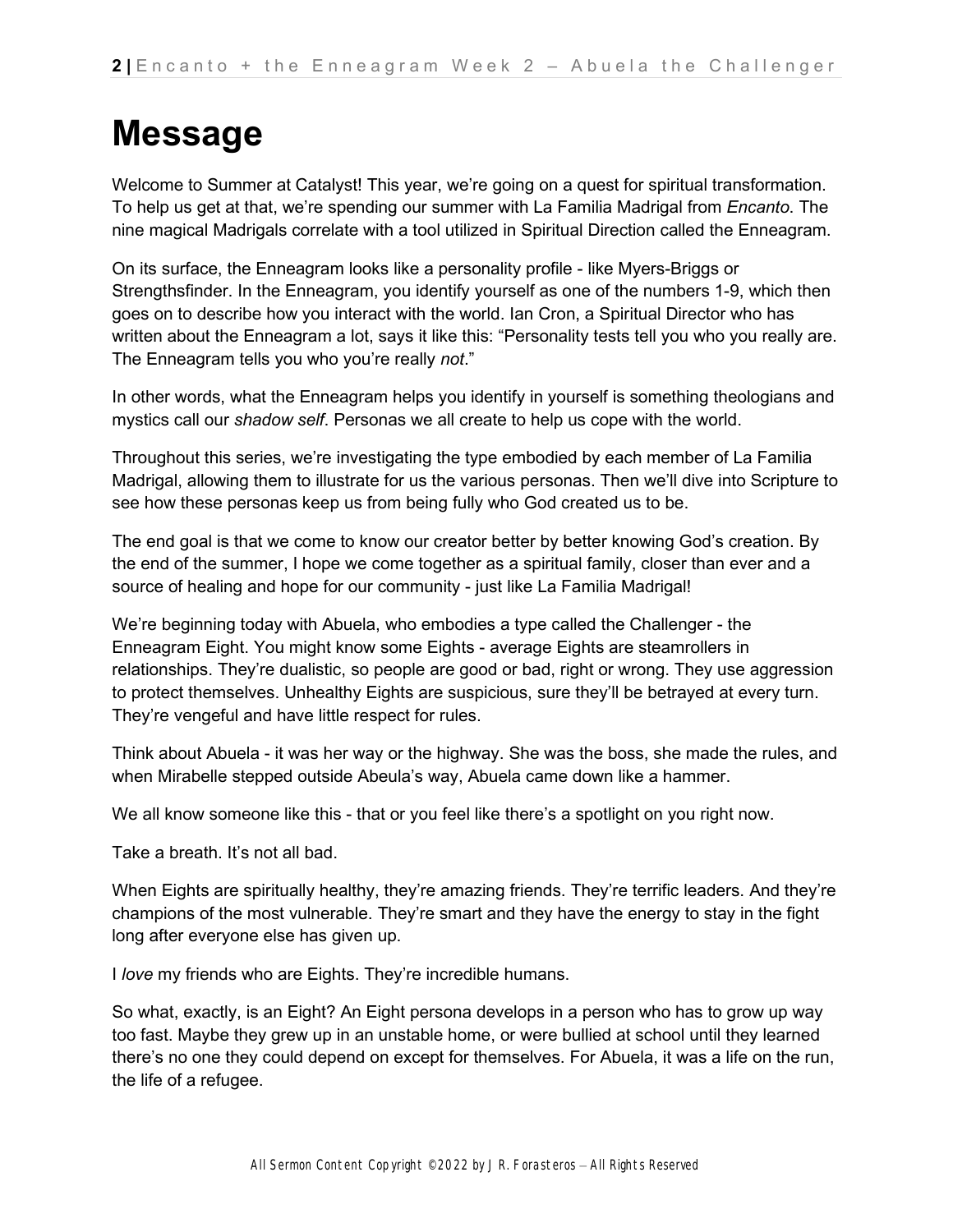As kids, Eights learned the message, "The world is a dangerous place. It's survival of the fittest and vulnerability makes you a target." To cope, Eights are *angry*. Their anger is directed out at a hostile world.

This anger is fuel for Eights. They have an almost bottomless well of energy, like a fire burning inside them. When Eights manage this well, it's a source of warmth and comfort to those around them - just like the Casita in *Encanto*! If Eights aren't careful to manage this energy well, the house can burn down.

#### Turn with us t[o](https://ref.ly/logosref/bible$2Bnlt.64.4) [John 4.](https://ref.ly/logosref/bible$2Bnlt.64.4)

There are quite a few Eights in the Bible, and I went back and forth on who we should sit with for this message. Ultimately, I wanted to spend some time with the unnamed Woman at the Well in John - even though I preach about her like twice a year at least already (what can I say? John is my favorite Gospel and this story is one of the reasons).

In this story, Jesus and his disciples are traveling through Samaria. He sends the disciples off to find food while he rests at the well outside of town. It's here he encounters a woman coming to draw water. If you're unfamiliar with the story, here's what you need to know:

Jesus and this woman are opposites in about every way you can imagine. They're ethnic enemies. They're male and female in a patriarchal culture where a man even speaking to a woman in public was taboo. He's a respected religious leader and she's a woman who's been used and abused her whole life. In fact, her presence alone at the well indicates she's an outcast in her town.

All of that to say, she is a woman for whom the world has been a cruel, harsh place. No wonder she greets Jesus with skepticism. She sees in him one more man who wants to use, abuse and discard her. Let's read their exchange, beginning in verse 4:

Jesus had to go through Samaria on the way. Eventually he came to the Samaritan village of Sychar, near the field that Jacob gave to his son Joseph. Jacob's well was there; and Jesus, tired from the long walk, sat wearily beside the well about noontime. Soon a Samaritan woman came to draw water, and Jesus said to her, "Please give me a drink." He was alone at the time because his disciples had gone into the village to buy some food.

The woman was surprised, for Jews refuse to have anything to do with Samaritans. She said to Jesus, "You are a Jew, and I am a Samaritan woman. Why are you asking me for a drink?"

Jesus replied, "If you only knew the gift God has for you and who you are speaking to, you would ask me, and I would give you living water."

"But sir, you don't have a rope or a bucket," she said, "and this well is very deep. Where would you get this living water? And besides, do you think you're greater than our ancestor Jacob, who gave us this well? How can you offer better water than he and his sons and his animals enjoyed?"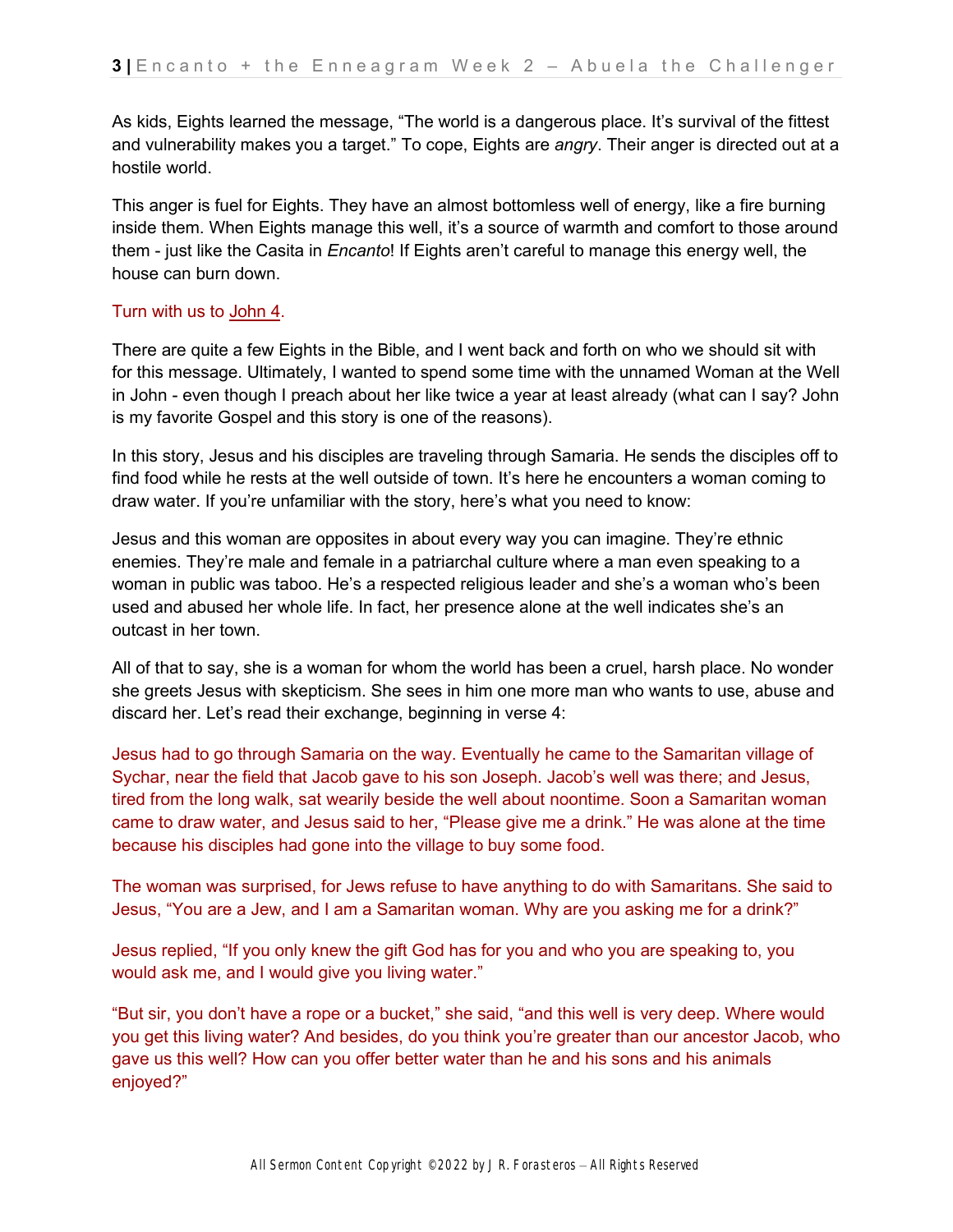Jesus replied, "Anyone who drinks this water will soon become thirsty again. But those who drink the water I give will never be thirsty again. It becomes a fresh, bubbling spring within them, giving them eternal life."

"Please, sir," the woman said, "give me this water! Then I'll never be thirsty again, and I won't have to come here to get water." -- John 4:4-15

We readers know Jesus' offer is genuine and earnest. But of course the woman has no such knowledge. She puts up a front, meeting his words with a wall of sarcasm and bluster.

I love that Jesus' response is kind. He doesn't meet her bluster with defensiveness. He just keeps unspooling his offer until she finally bites. "Give me this water." I read her still being sarcastic here - she still thinks Jesus is all talk, but she opens up just a crack. It's enough for Jesus to find that tender, wounded person hiding behind the Eight's bluster:

"Go and get your husband," Jesus told her.

"I don't have a husband," the woman replied.

Jesus said, "You're right! You don't have a husband—for you have had five husbands, and you aren't even married to the man you're living with now. You certainly spoke the truth!" -- John 4:16–18 (NLT)

He shows her that he knows her, truly knows her. And he responds not with the judgment, exploitation or condemnation she's used to, but love and invitation.

### **Break**

The woman accidentally shows a little vulnerability and Jesus sees who she really is. You'd think this would be enough to send her running for the hills. But look how the woman responds:

"Sir," the woman said, "you must be a prophet. So tell me, why is it that you Jews insist that Jerusalem is the only place of worship, while we Samaritans claim it is here at Mount Gerizim, where our ancestors worshiped?"

Jesus replied, "Believe me, dear woman, the time is coming when it will no longer matter whether you worship the Father on this mountain or in Jerusalem. You Samaritans know very little about the one you worship, while we Jews know all about him, for salvation comes through the Jews. But the time is coming—indeed it's here now—when true worshipers will worship the Father in spirit and in truth. The Father is looking for those who will worship him that way. For God is Spirit, so those who worship him must worship in spirit and in truth."

The woman said, "I know the Messiah is coming—the one who is called Christ. When he comes, he will explain everything to us."

Then Jesus told her, "I Am the Messiah!" -- John 4:19–26 (NLT)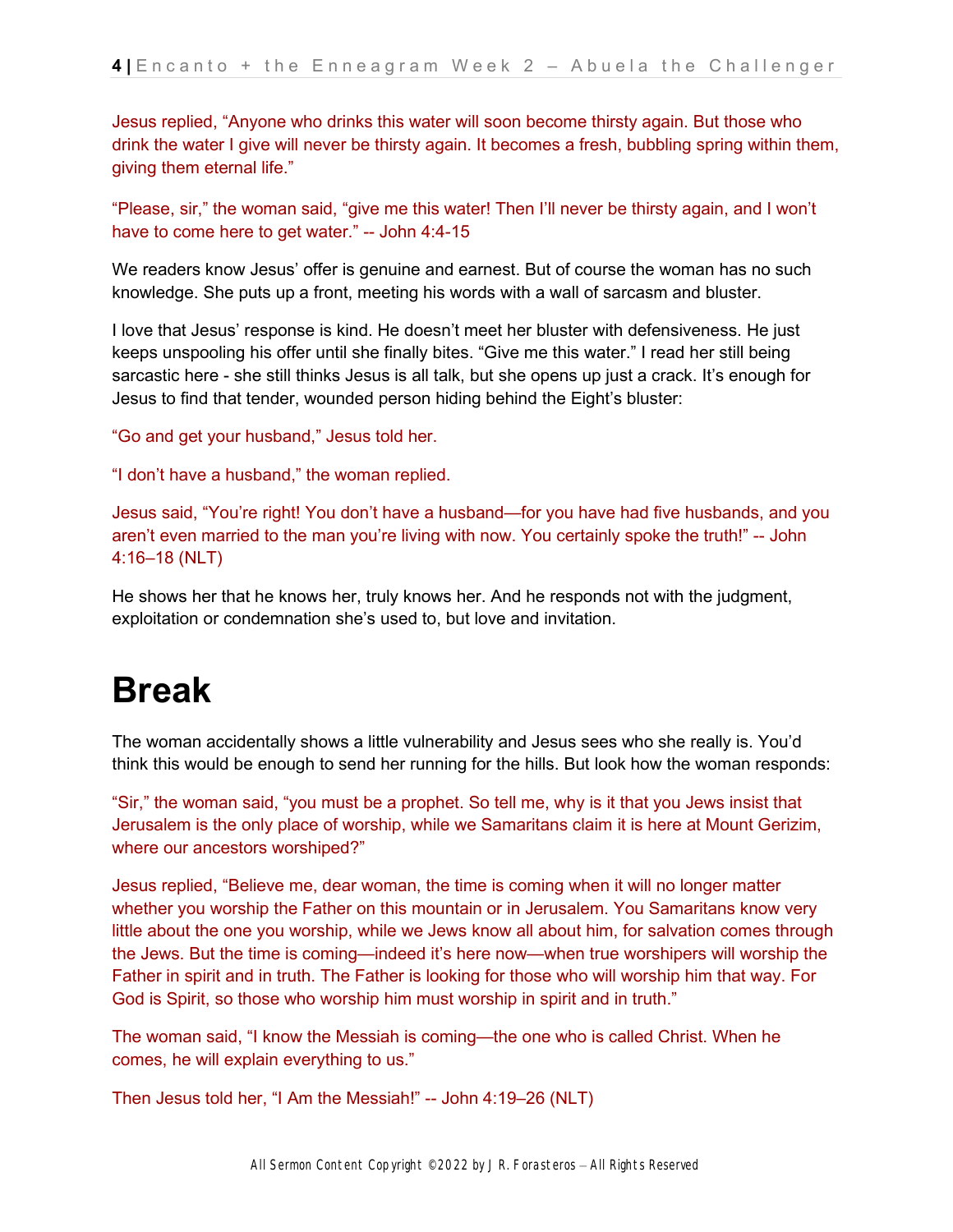Rather than fleeing, she turns the conversation to deep truths. She's actually getting right to the heart of the ethnic divisions between them.

This is *classic* Eight behavior. Eights tend to be blunt, 'what you see is what you get' people. They often don't realize they come across as angry. They don't hide or dissemble. They put everything out on the table because that's how they can tell who is trustworthy and who isn't.

It's just like Abuela's confrontation with Mirabelle. Nothing gets through to Abuela until Mirabelle tells it how it is: "No matter how *any* of us tries… we all love this family. You're the one breaking our home. The miracle is dying because of you." It's not until Abuela hears the unvarnished truth that she can see what she's done, apologize and begin to heal - herself, her family and her community.

So too this Samaritan woman. She crafted a brusque, impenetrable exterior to protect her true self from a dangerous world. But when she opens herself up just the littlest bit to Jesus, he meets her with love and compassion. He proves to her that the world is not *all* out to get her. That there are trustworthy people.

This is what Eights need - to remember that hiding isn't actually courageous. What takes real courage is being vulnerable, knowing that when we choose to be vulnerable, we're going to be hurt. It's a guarantee. That hurt isn't the end of the world though.

Jesus calls us to have a childlike faith - and that's especially scary for Eights. But Jesus shows us the way. He went first, offering himself to a world that crucified him. He trusted that God would not allow that betrayal, that violence to be the end of the story. And we know it wasn't - God raised him from the dead, proving that this loving vulnerability is the way we heal the world.

Because it's not just the Abuelas of the world who need that vulnerability. We cannot heal until we open ourselves to that healing. And perhaps the Eights of the world can use that courage they've spent their lives cultivating to lead the way.

### **Communion + Examen**

Jesus invites us to the Table - a vulnerable space!

What makes me angry?

How can I discern whether my anger is righteous or not?

Where do I avoid vulnerability?

With whom is God calling me to be vulnerable?